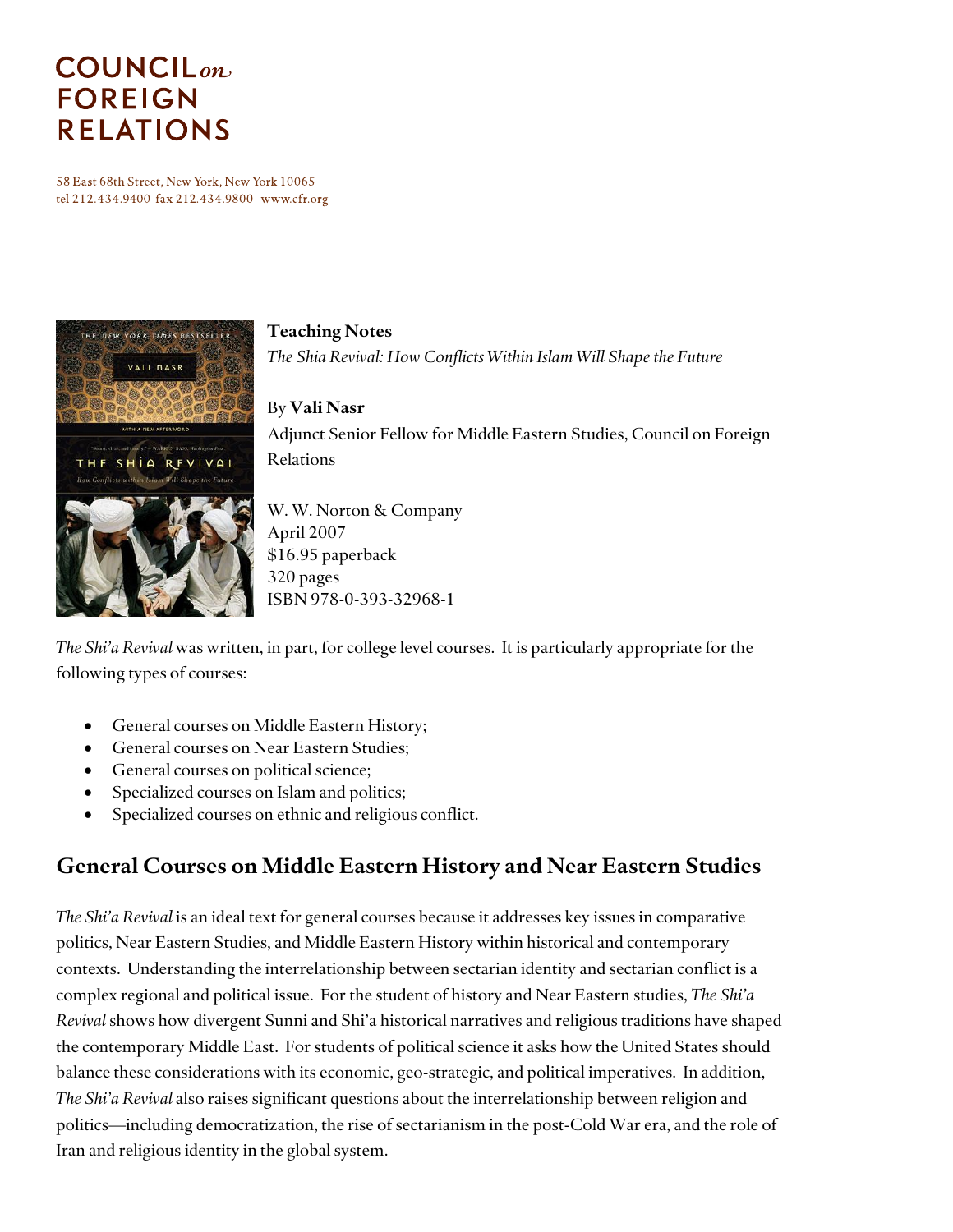Instructors desiring a brief introduction to this topic may wish to use Dr. Nasr's article in the July/August 2006 issue of *Foreign Affairs* entitled, "When the Shiites Rise." (link)

### **Discussion Questions**

*The Shi'a Revival* provides the basis for a class lecture examining the interrelationship among sectarian identity, sectarian conflict, and U.S. policy toward the Middle East.

- 1. What are the key factors that have shaped Sunni and Shi'a identity politics?
	- a. What role have rituals and historical narratives played in shaping Shi'a and Sunni identity? How has this affected Shi'a and Sunni constructions of authority?
	- b. How have Sunni fundamentalism and Shi'a revivalism shaped one another in the modern era? How does this compare with interactions between the two communities in the pre-modern and medieval eras?
	- c. Have Sunni governments used the specter of a Shi'a revival to sway domestic and regional politics?
- 2. How has the 2003 Iraq War affected Shi'a politics?
	- a. How has the war affected cultural, social, and political ties among Middle Eastern and South Asian Shi'a communities?
	- b. Has the war influenced political narratives within Shiism? How do you think this has affected the balance between "red" and "green" Islam?
	- c. How has the war affected Sunni and Shi'a support for democratization?
	- d. How has the war affected Sunni and Shi'a conceptions of nationalism?
- 3. How has the 2003 Iraq War affected regional politics?
	- a. How has the fall of Saddam Hussein's regime changed the regional power dynamic? How has this affected Iran's power and role in the Middle East? How have relations between Iran and Iraq and Iran and Saudi Arabia changed? How would you describe the effect on the relationship between Najaf (the center of Shi'a political power in Iraq) and Qom (Iranian city that serves as the center for Shi'a scholarship in the world)?
	- b. What did Jordan's King Abdullah II mean when he used the phrase "Shi'a crescent?" Do you think this is an accurate depiction? Why or why not?
	- c. How has the power dynamic between Sunni and Shi'a communities changed? How should the United States respond to this change? Is it possible for Washington to balance its economic and political interests and alliances within this new environment?

## **Specialized Courses**

In specialized courses, the students will possess a far greater understanding of the interplay between religion and politics or political Islam, enabling them to play a larger role in class discussions. In addition to the suggestions outlined above, teachers may use *The Shi'a Revival* in the following ways:

### **1. Debate**